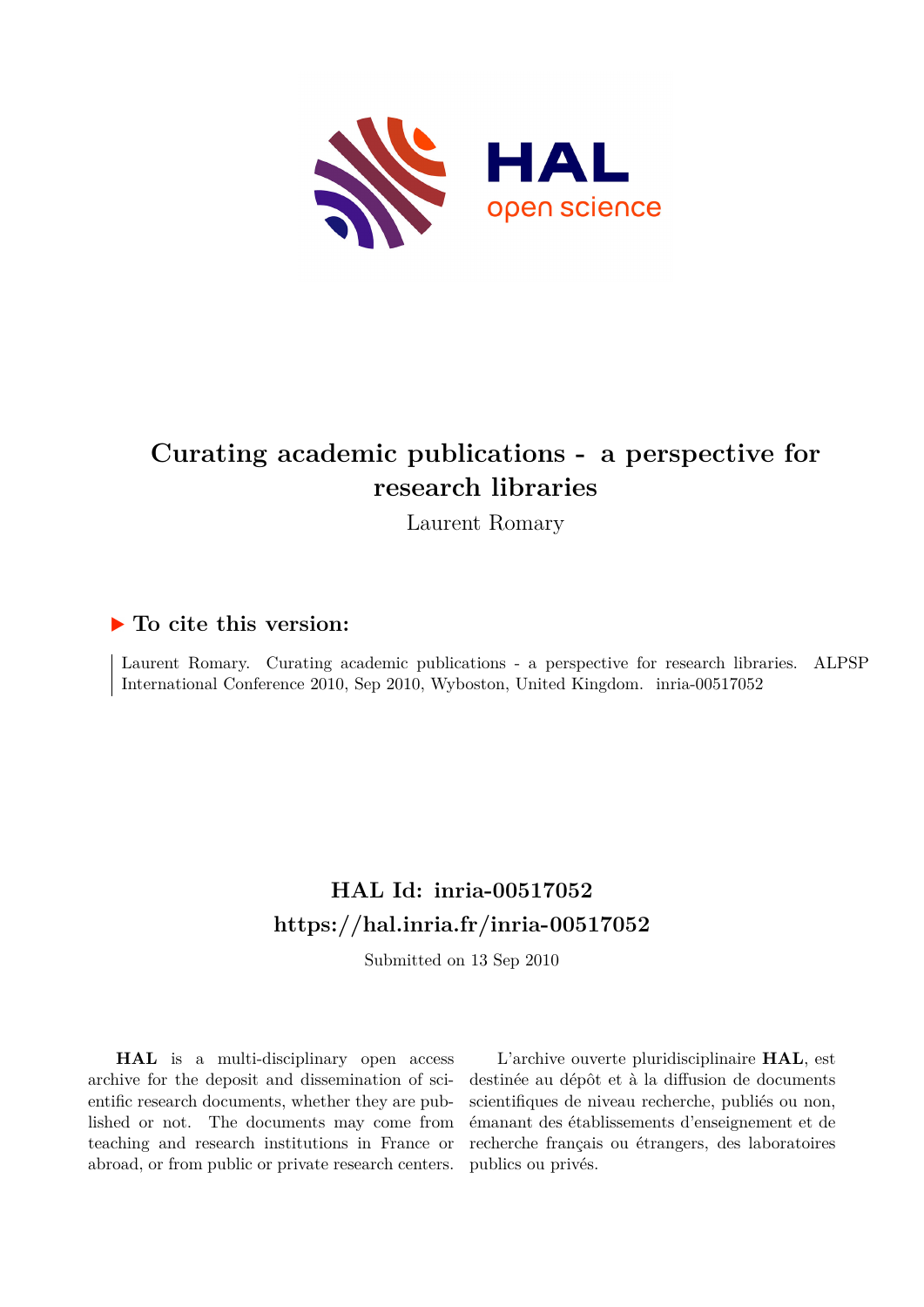### Curating academic publications *a perspective for research libraries*

Laurent Romary INRIA & HUB-IDSL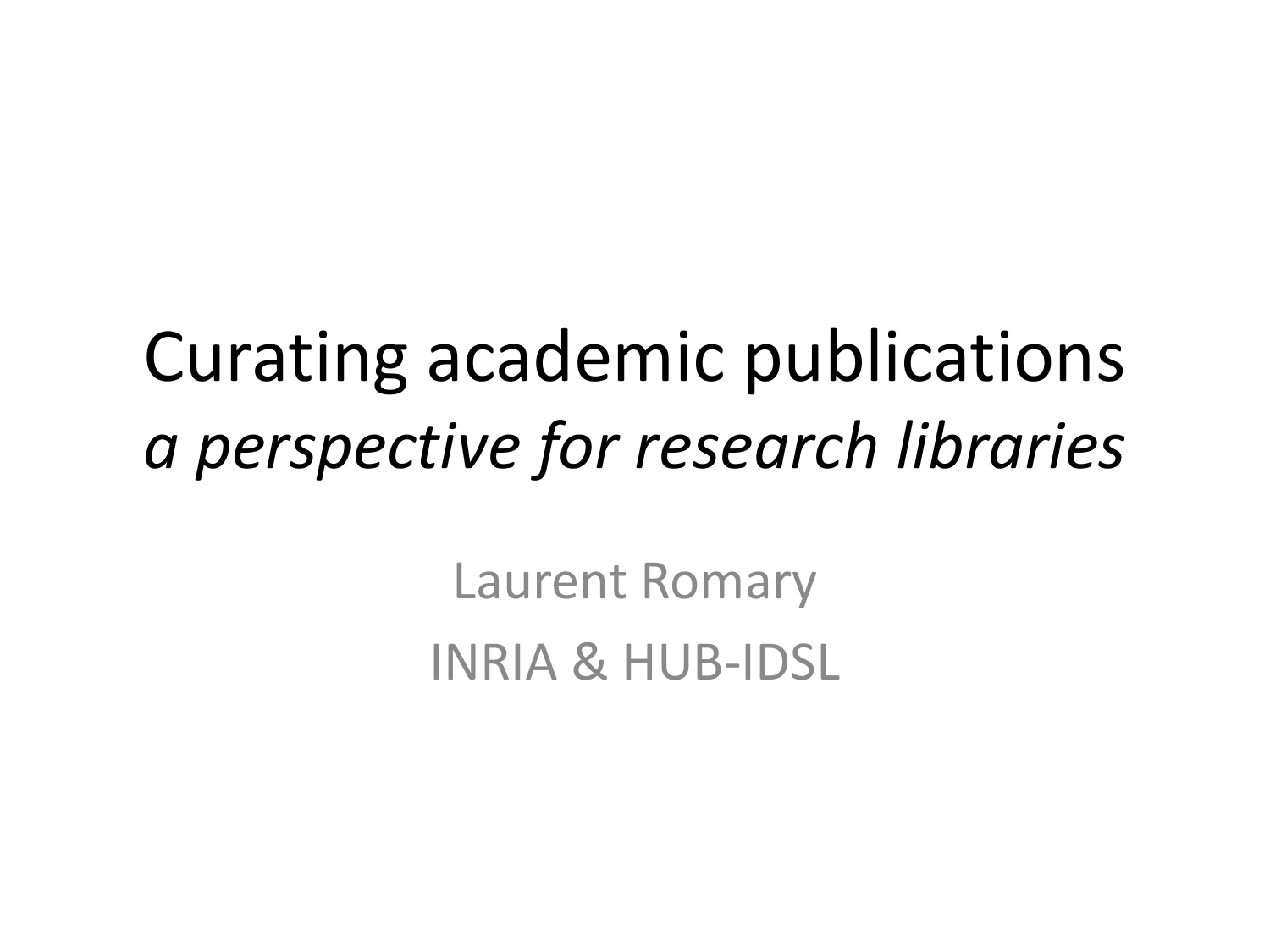# Why this talk?

- Background
	- Involvement in scientific information management in several major European research institution
		- CNRS, MPS, INRIA
	- Specific interest in content management and standards
		- TEI, ISO TC 37/SC 4
- General objective (bias)
	- Accompanying/anticipating the evolution of the publishing landscape – from the point of view of research institutions
- Issue
	- Is there a place for research libraries?…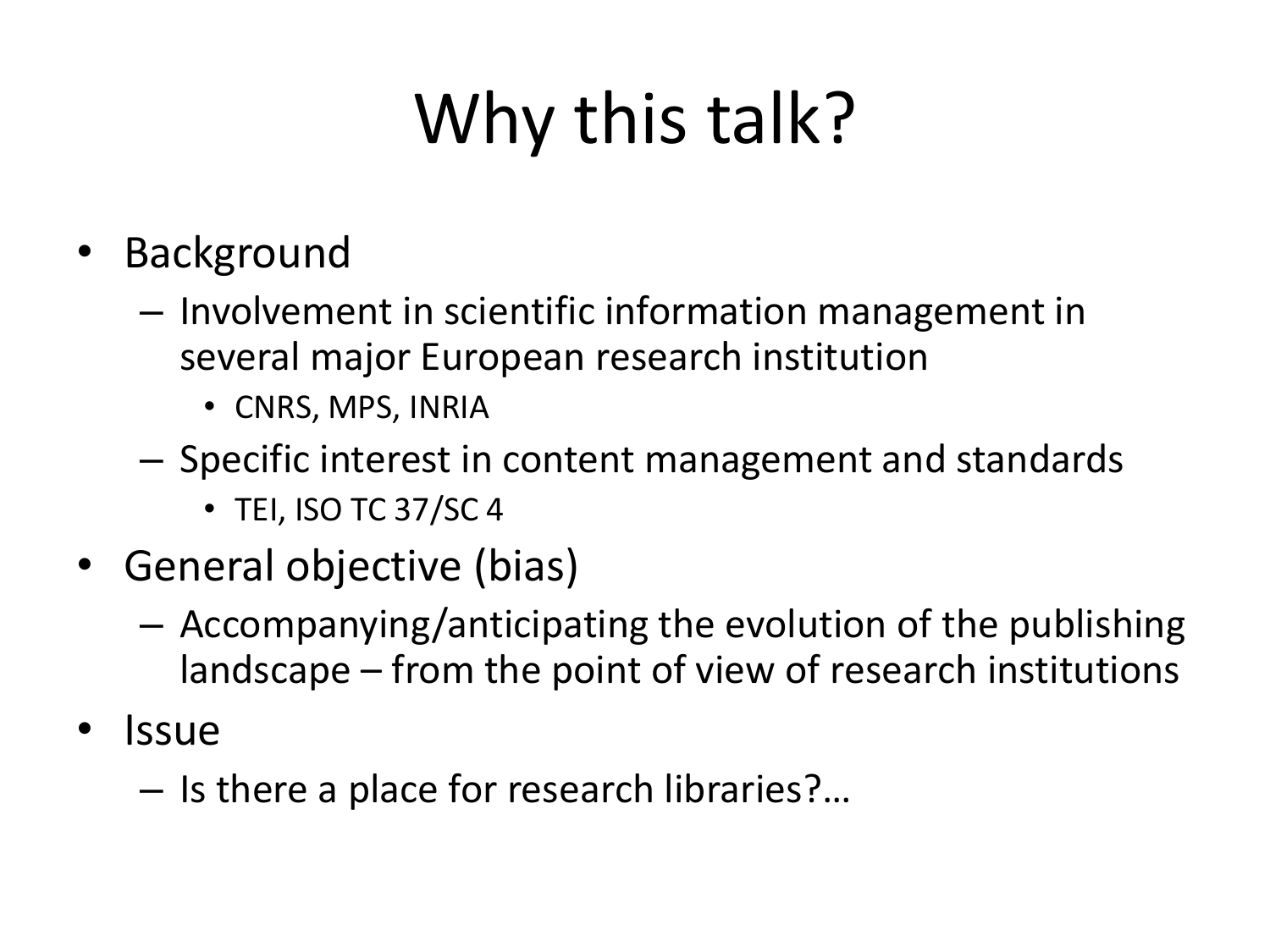# Word of caution

- Research libraries come in many different forms
	- Heterogeneity across disciplines
	- The more libraries you see the less you may want to generalize
- Some research libraries have taken the lead in developing new technologies at the service of science
- Librarians come with a wide variety of profiles: information science, scientific background, computing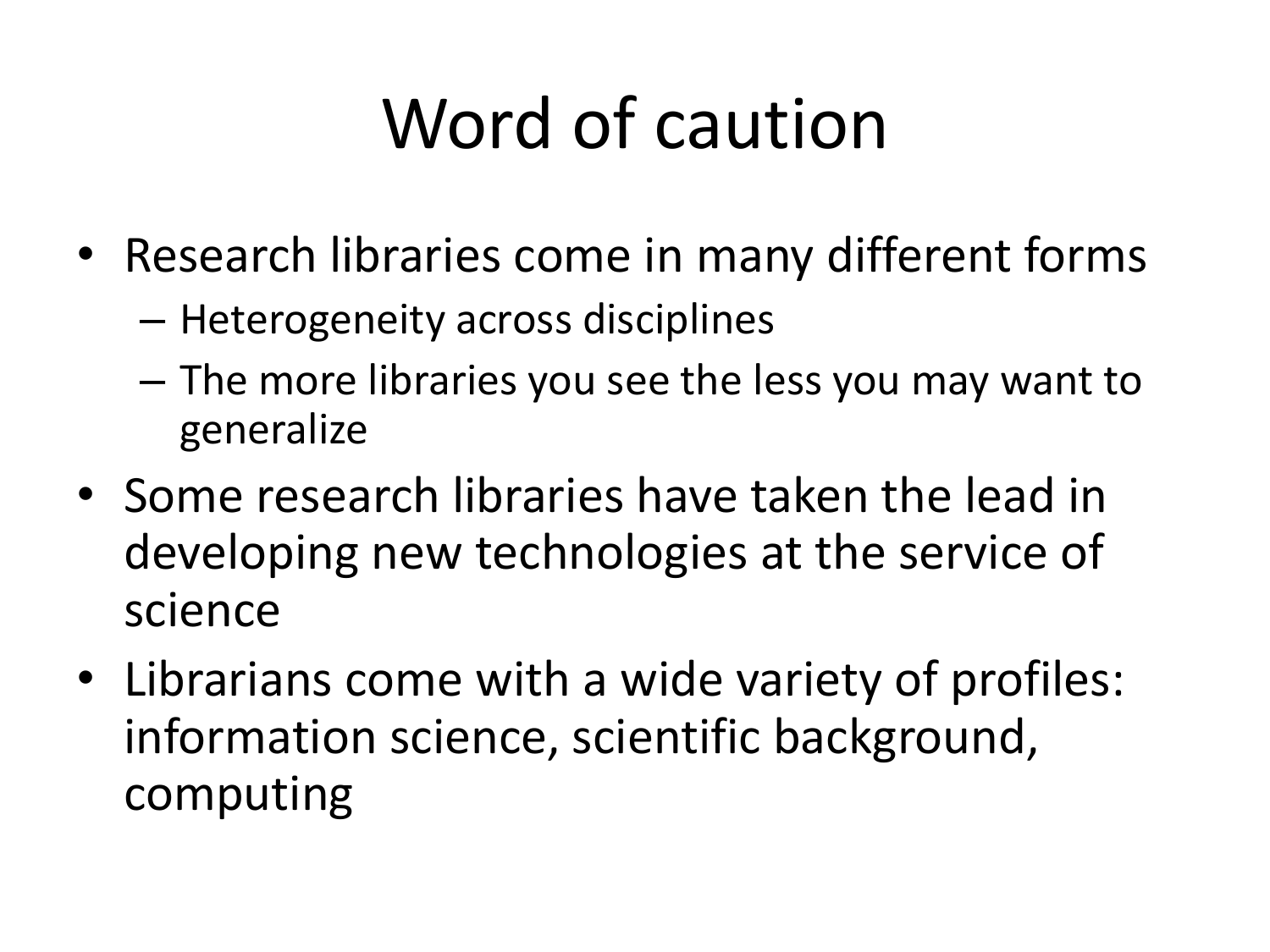# The good old library - missions

- Acquiring
	- Intermediary between academics and publishers
	- *But, not in the loop on the publishing side*
- Cataloguing
	- Managing, complementing meta-data
	- *But, not necessarily considered as an interlocutor by academics to retrieve information*
- Making available
	- Filing books and journals on shelves
	- *But, empty libraries (with a contrast between natural vs. human sciences)*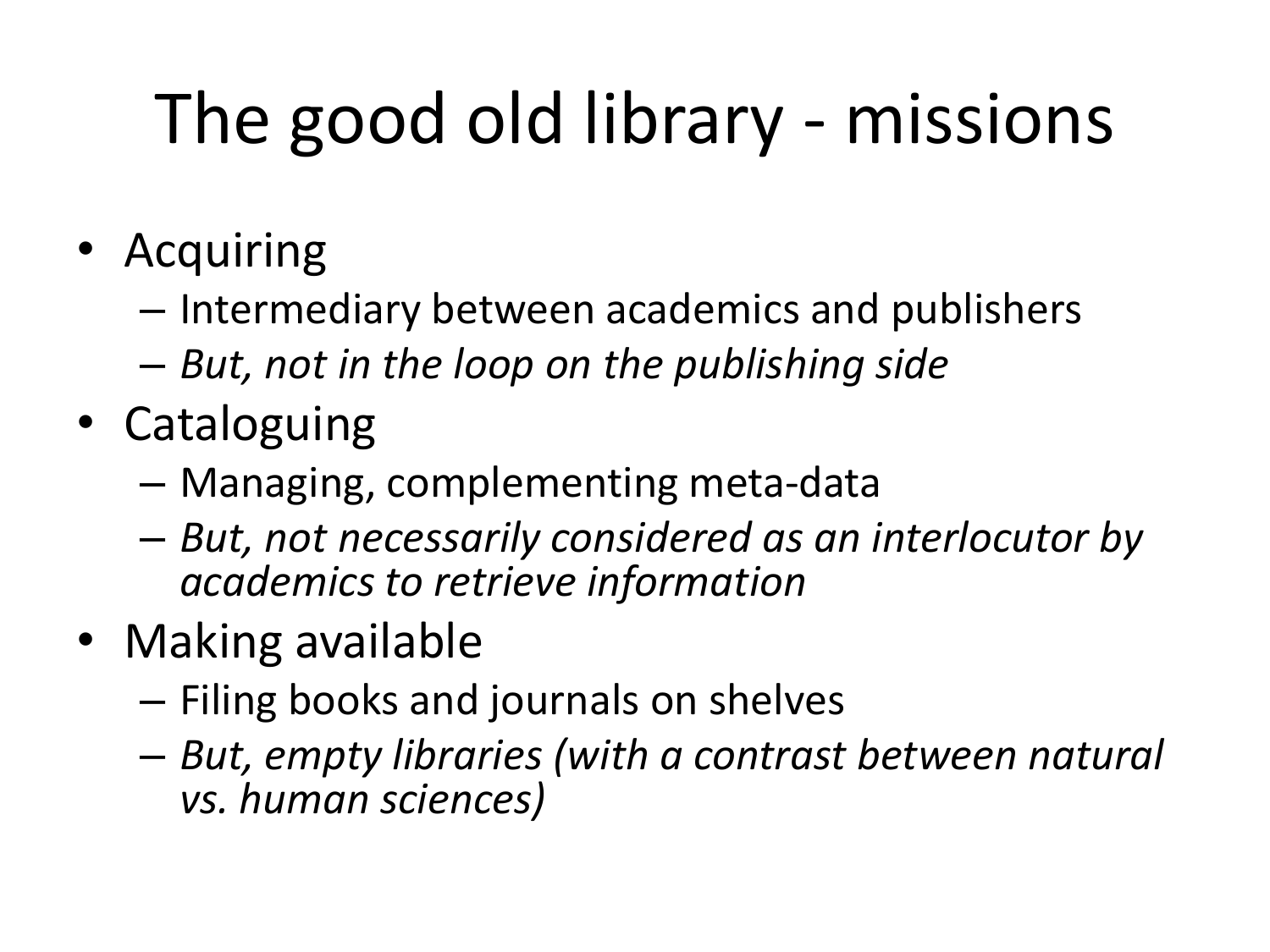# The library in the digital world

- Most assets have become digital
	- E.g.: subscriptions to scholarly publications, eBooks catalogues, databases etc.
- Business as usual
	- Acquiring
		- But still not in the loop of the publishing workflow
	- Cataloguing
		- But researchers use Google
	- Making available…
		- Online access is transparent to the reader
- **Issues** 
	- Very little insight in the actual content
	- The academics have also become digital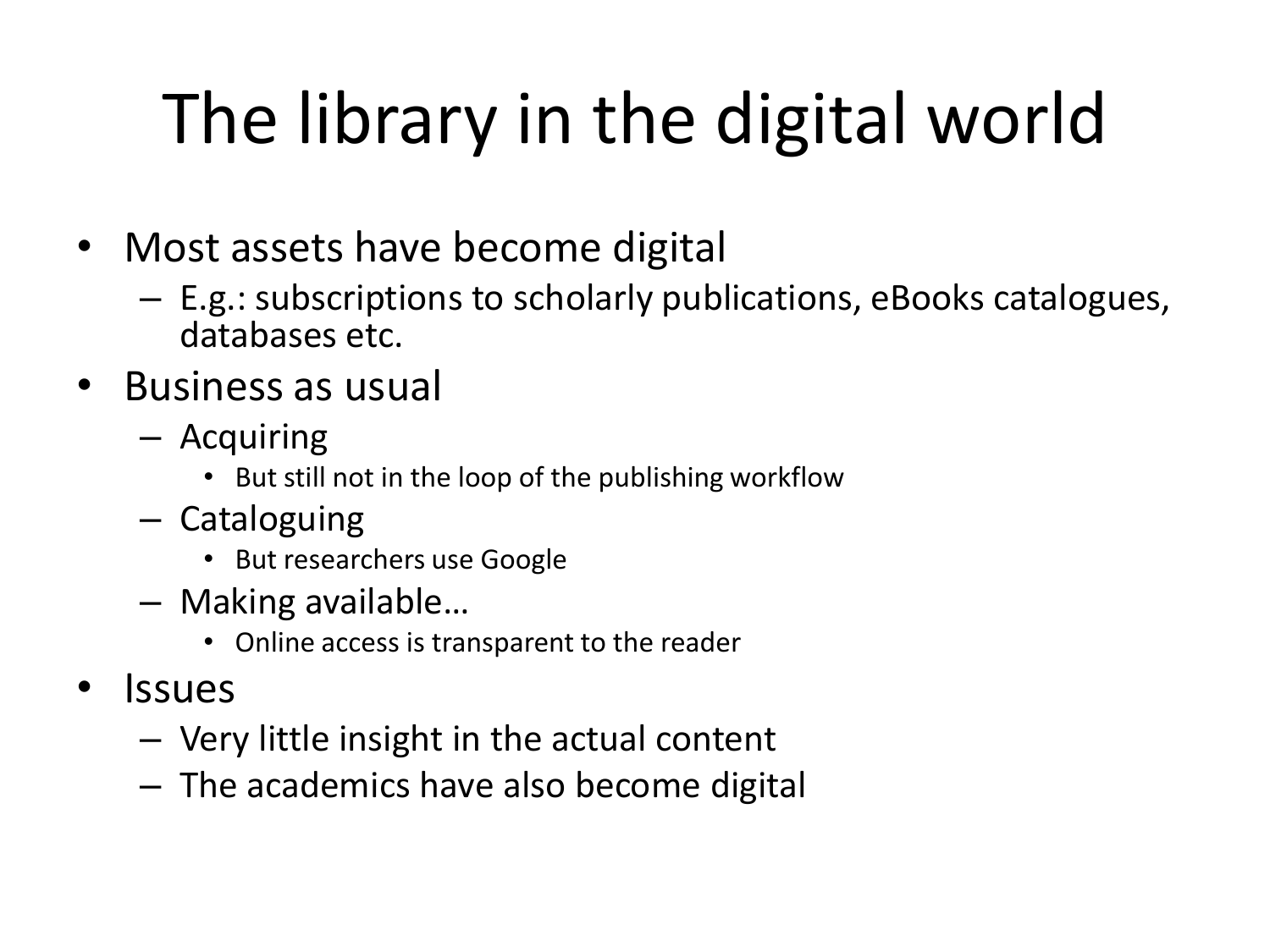#### The Scientist's (digital) ecology



Scientific information workflow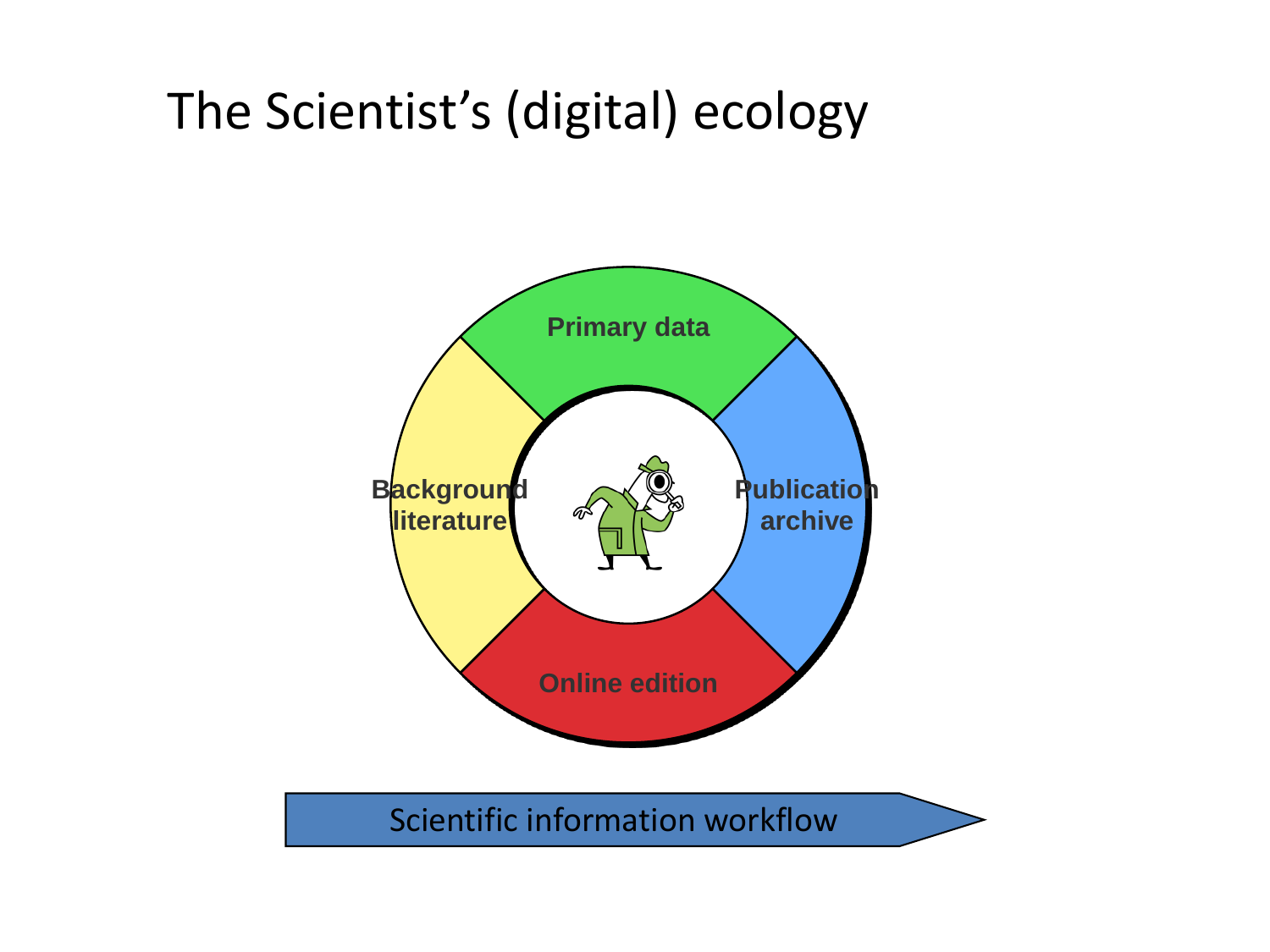# Working with research data

- Wide variety and complexity
	- High Energy Physics
		- Particle accelerators / colliders
	- Meteorology
		- Computer simulations
	- Astrophysics
		- Observations, stellar object descriptions
	- Biology
		- Spectrographic representations
	- Linguistics
		- Corpora, grammars, lexical databases
- What should be the role of research libraries?
	- Maintaining the link with publications?
	- Are research data too complex for them?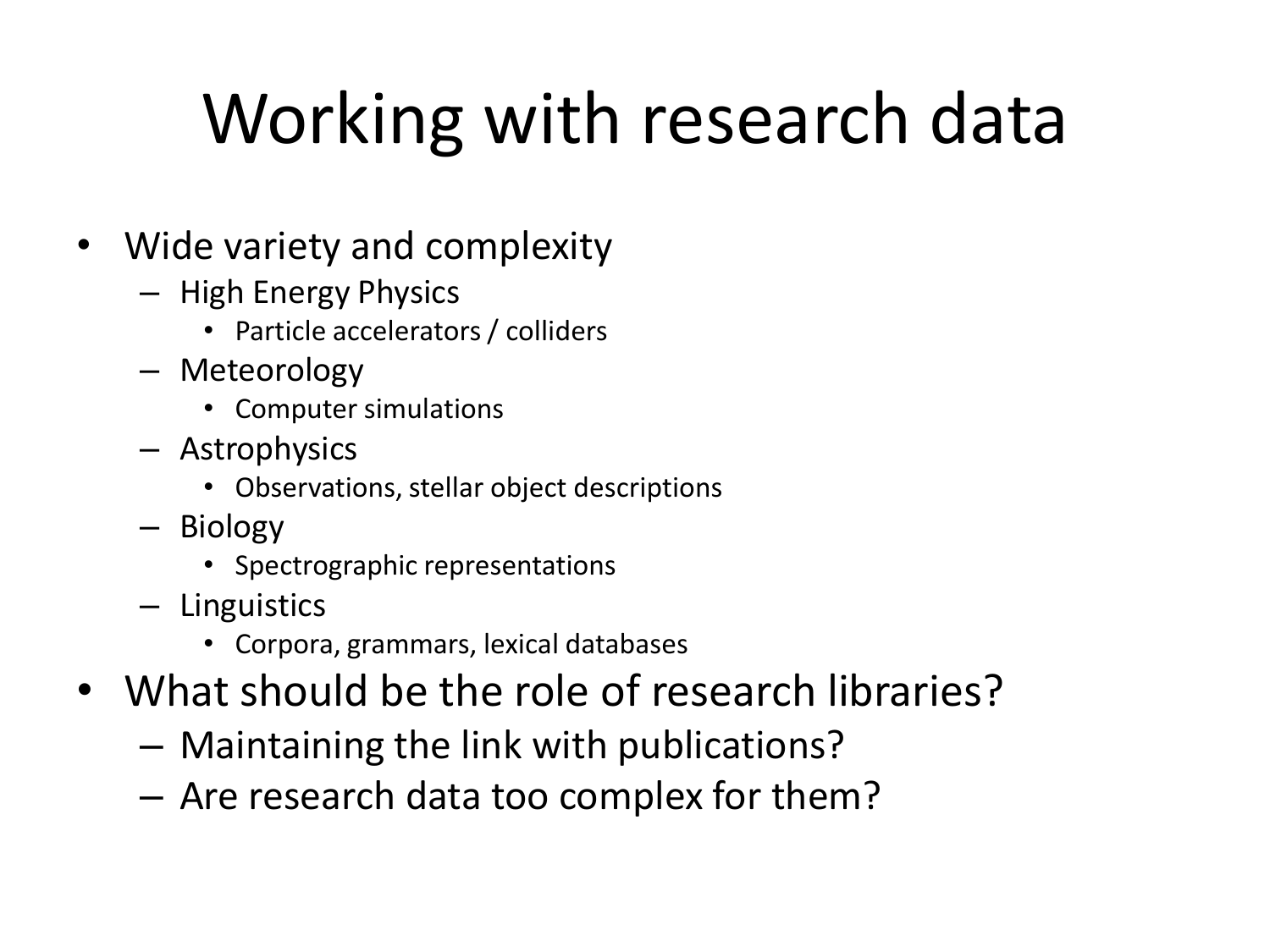# Consequence for the library

- Academics cannot master all this
	- Even if they think they can
- New needs are piling up
	- Open access
		- Putting together and managing publication repositories
	- Digitizing existing assets
		- Participating in the creation of content
	- Managing born digital documents
		- Digital publishing platforms, digital laboratory reports
	- Managing research data and primary sources?
- Not just metadata, management of content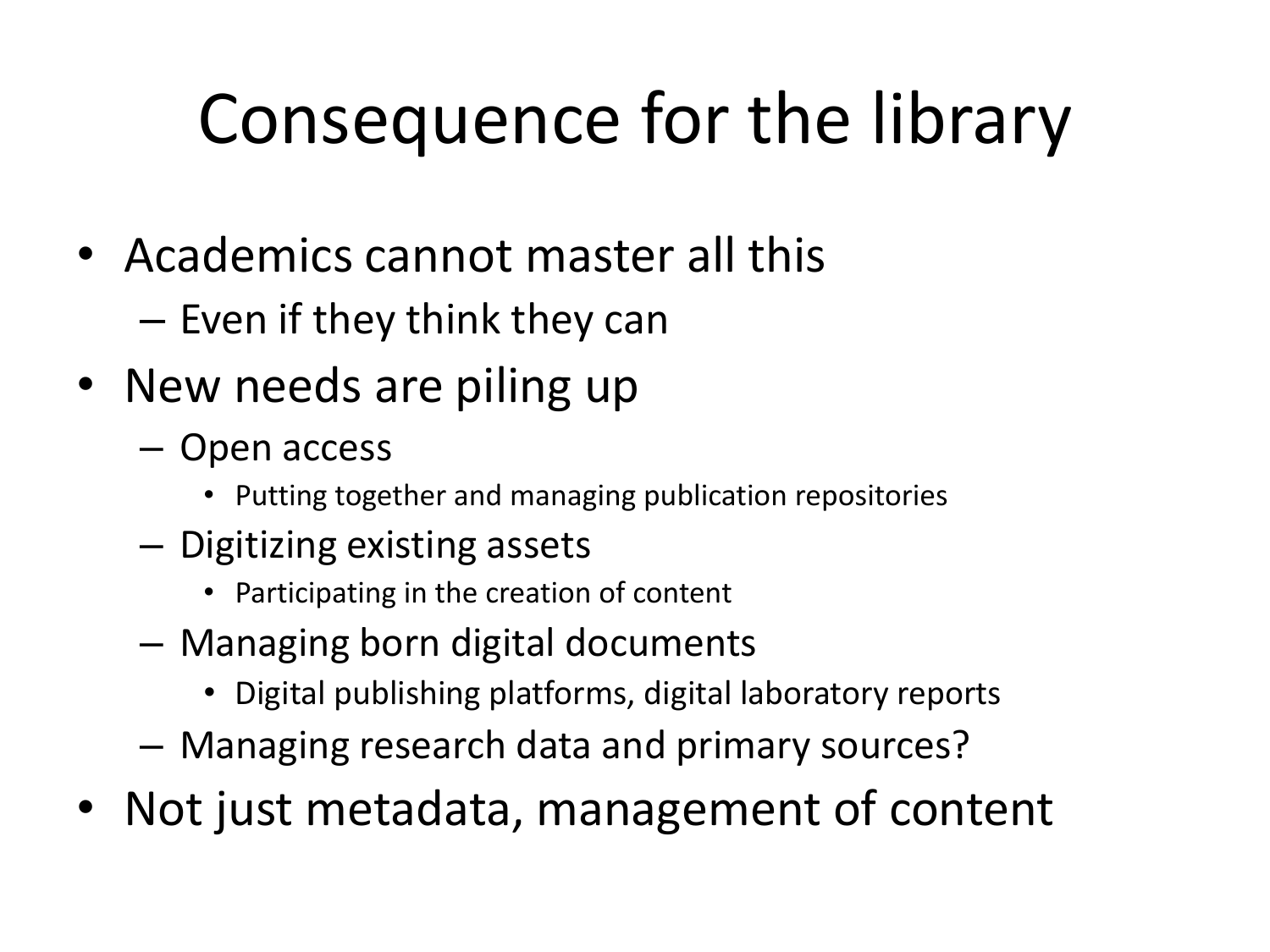### Publication repositories *the editorial touch*

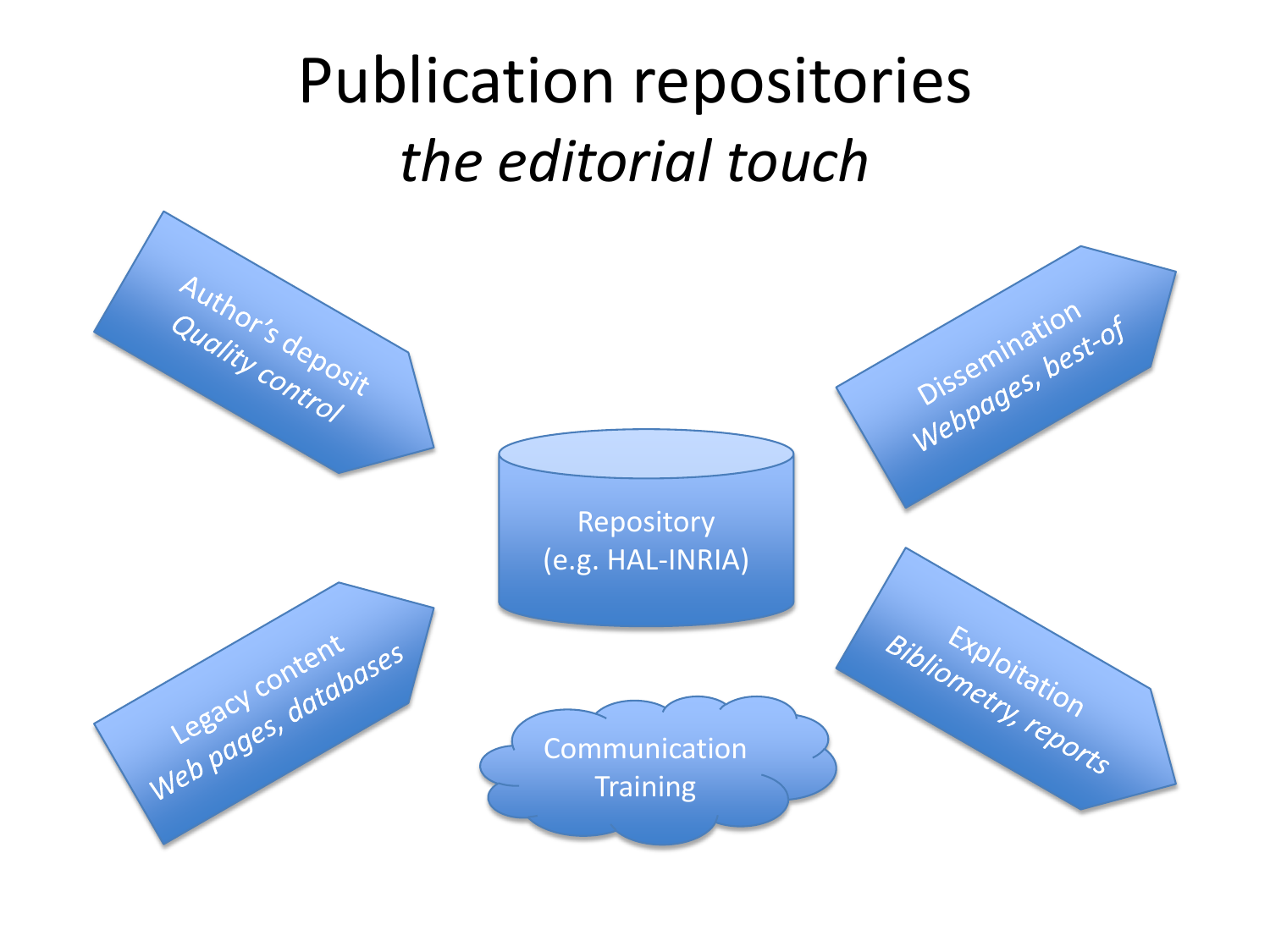## The need for a more coherent infrastructure

- An old story the MaxPlanck Society-Springer agreement (2008-2009)
	- Full open access scheme at publication time
	- Upload of Publisher's version onto the MPS repository
- Où les difficultés commencent…
	- Mapping the Springer and MPS technical platforms
		- Two evolving and at times incompatible digital environments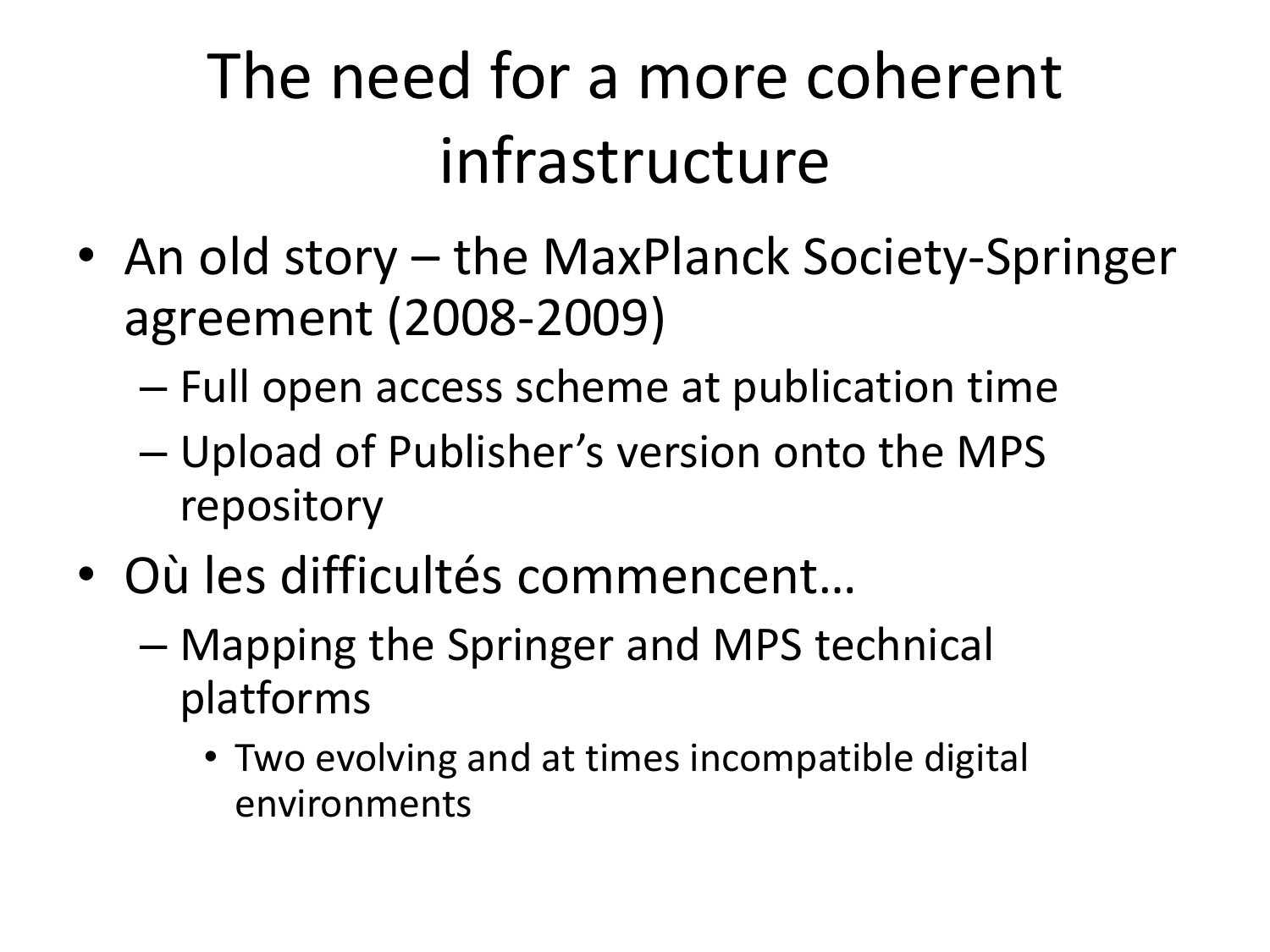# Why is it so difficult?

- Great heterogeneity of format within publishers
	- Meta data (and full-text)
	- Proprietary, ScholarOne, NLM 2.0, NLM 3.0, …
- Various issues
	- Affiliations
	- Publication date information
	- ISO 639 codes (countries)
	- Bibliographical references
	- Proprietary metadata fields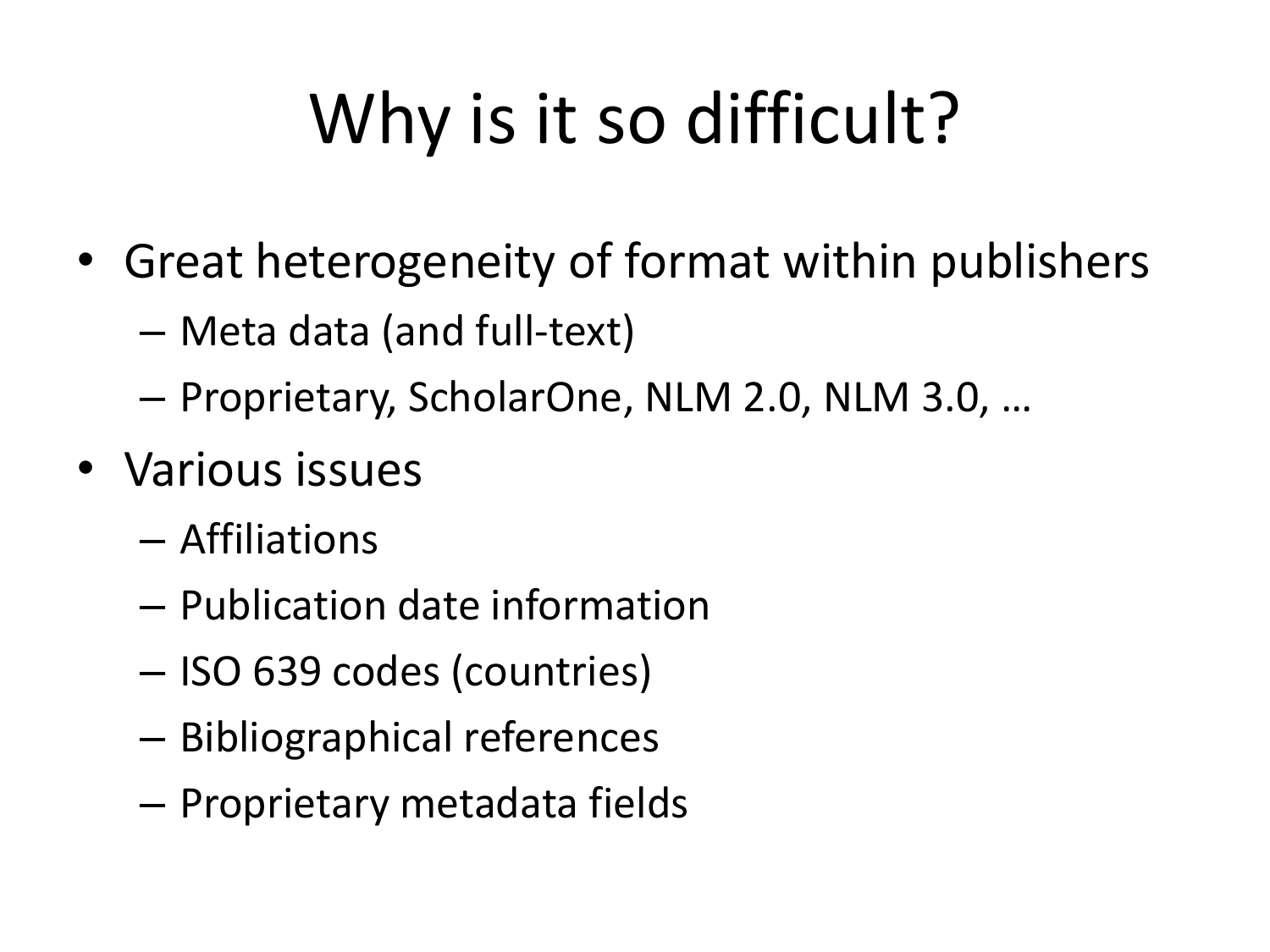# The information chaos

- Article title
	- article-title/title | ArticleTitle | article-title | ce:title | art title | article title | nihms-submit/title | ArticleTitle/Title | ChapterTitle
- Journal title
	- j-title | JournalTitle | full\_journal\_title | jrn\_title | journaltitle
- ISSN (print)
	- JournalPrintISSN | issn[@issn\_type='print'] | issn[@pubtype='ppub'] | PrintISSN | issn-paper
- First page of a paper
	- spn | FirstPage | ArticleFirstPage | fpage | first-page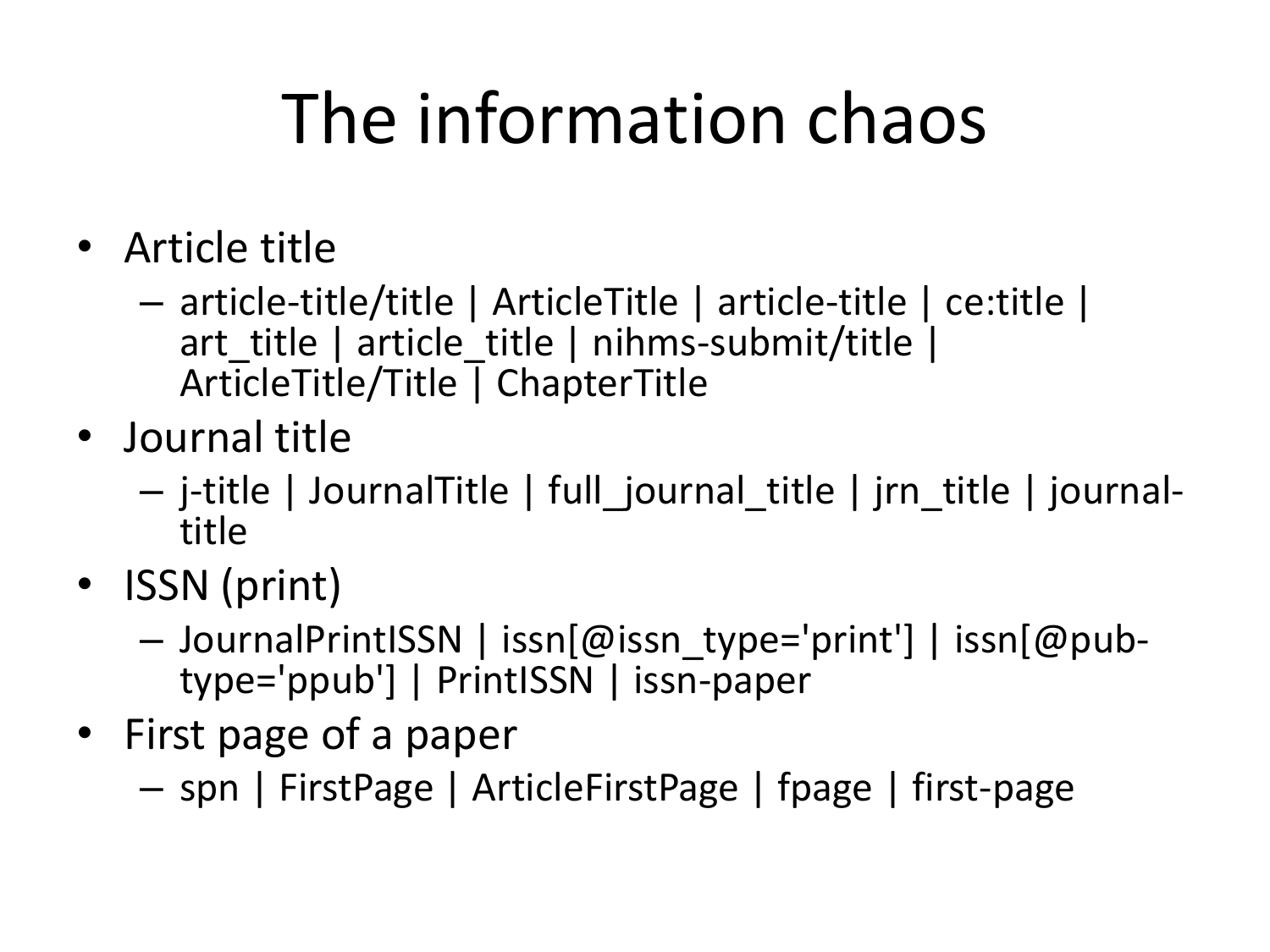# Sorting this out

- Defining a coherent infrastructure to facilitate
	- The long-term management of scholarly content in research institutions
	- Smooth interaction between publishers and research institutions
		- Better understanding of what each of us can provide
- On-going experimental setting: the EU PEER project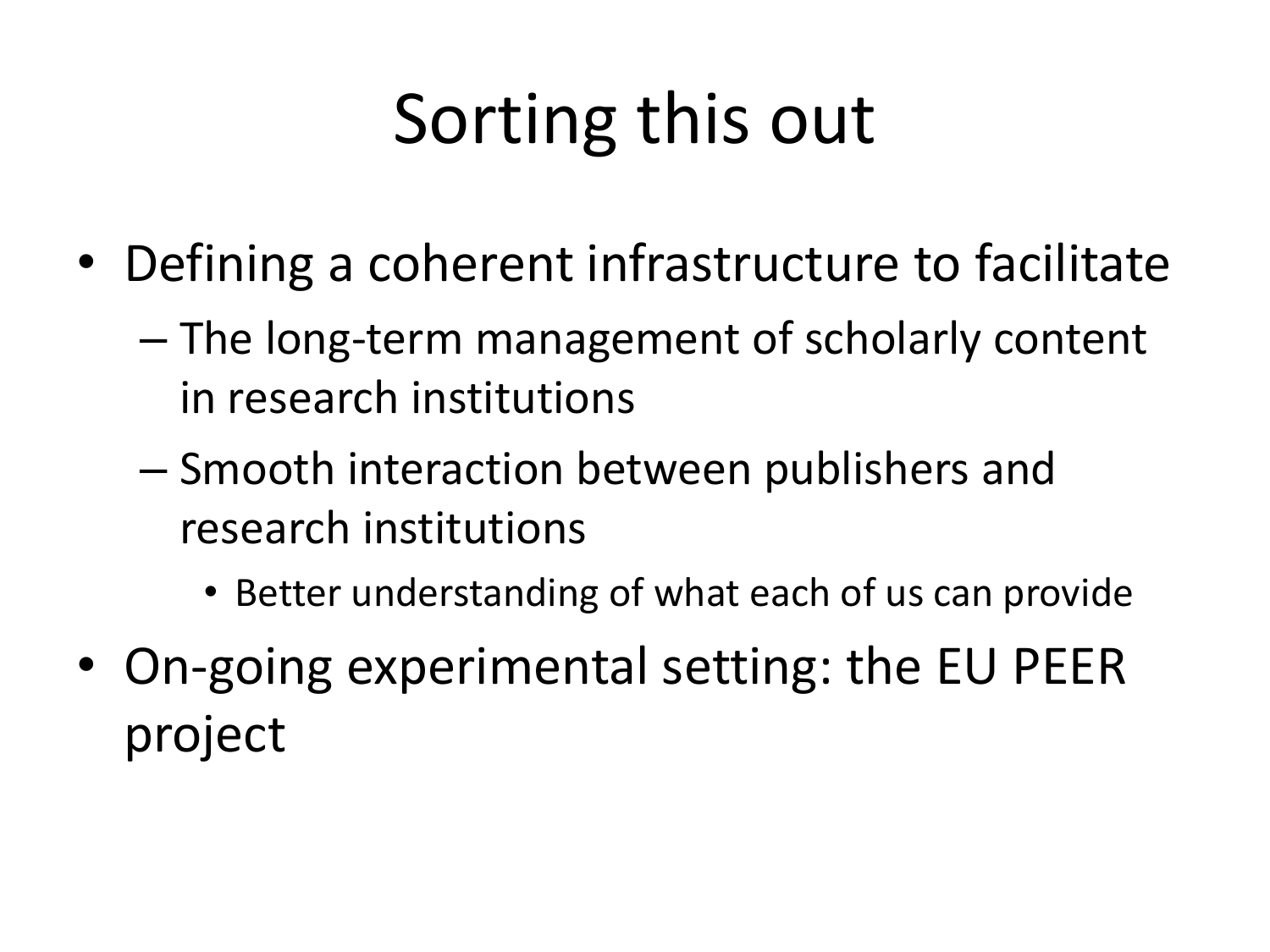# The PEER project

- Initiated by the EU commission (DG INFSO)
- Objective: study the impact of systematically archiving stage-two outputs in "institutional repositories" (cf. Romary &Armbruster 2010)
	- on journals and business models
	- on wider ecology of scientific research
- Consortium
	- STM, European Science Foundation (ESF), Goettingen State and University Library (UGOE), Max Planck Gesellschaft (MPG), INRIA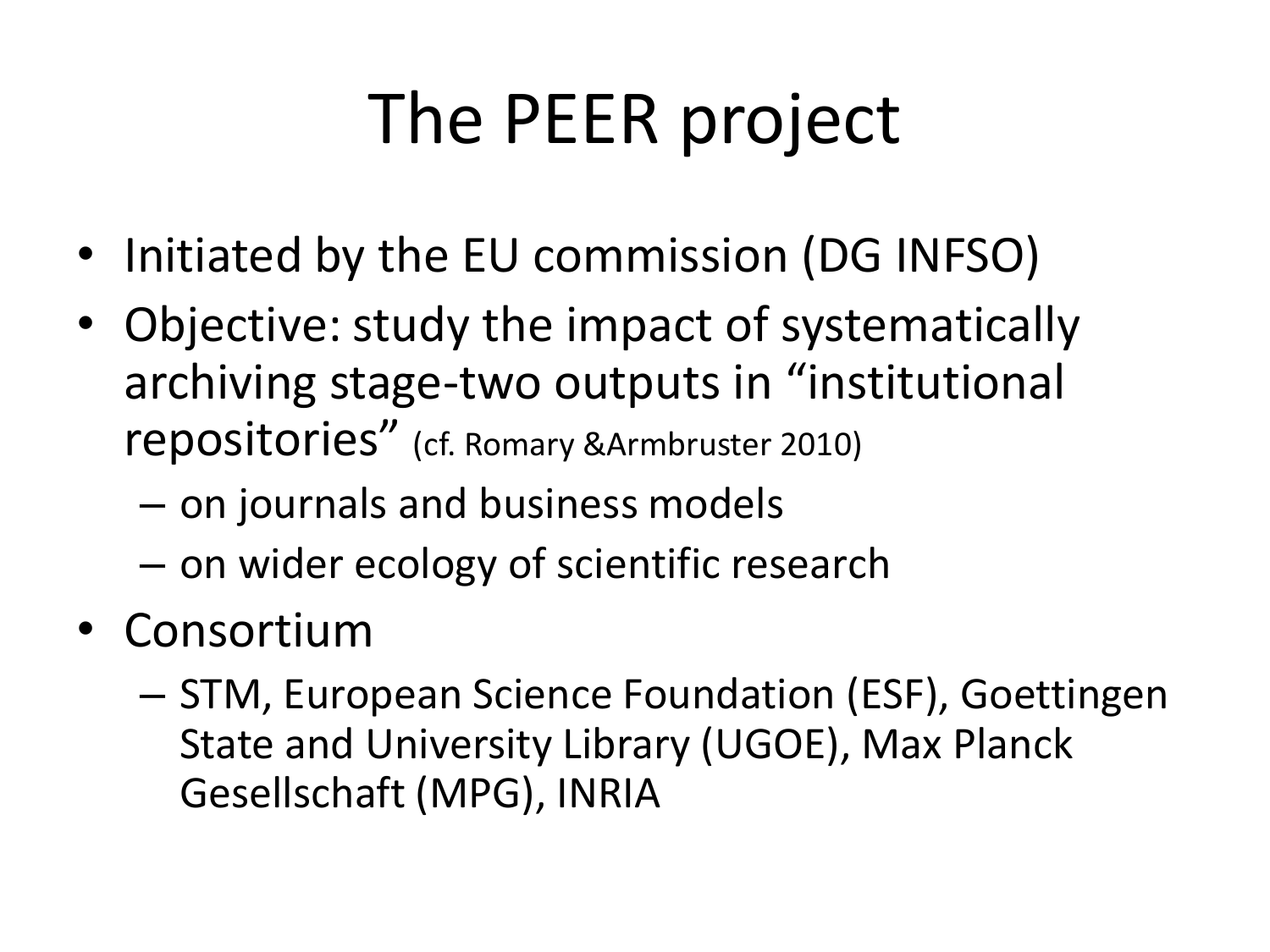#### **Content submission - publishers**



**PEER Publishing and the Ecology of European Research 15 www.peerproject.eu**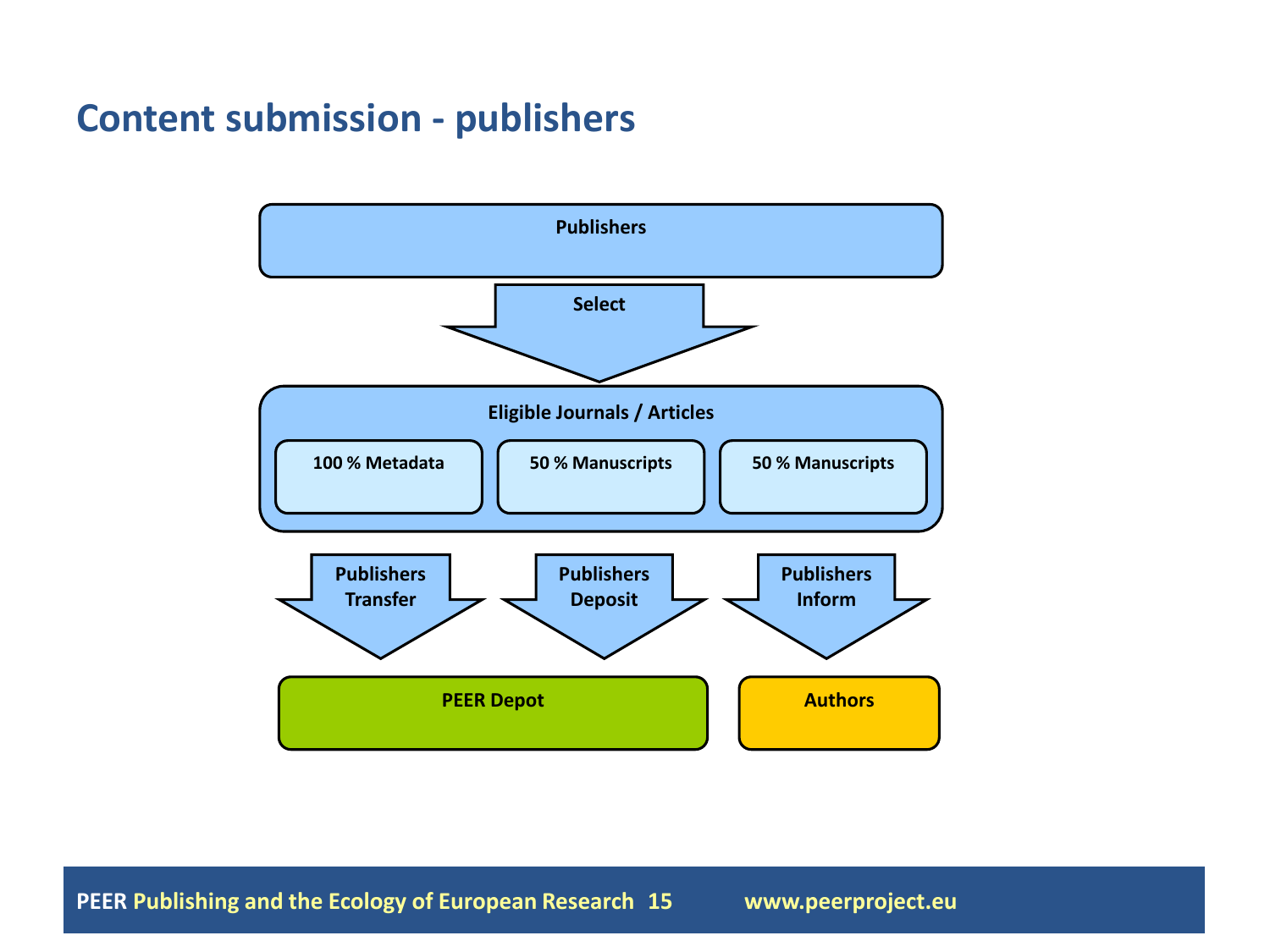#### **Content submission – to repositories & LTP archive**



**PEER Publishing and the Ecology of European Research 16 www.peerproject.eu**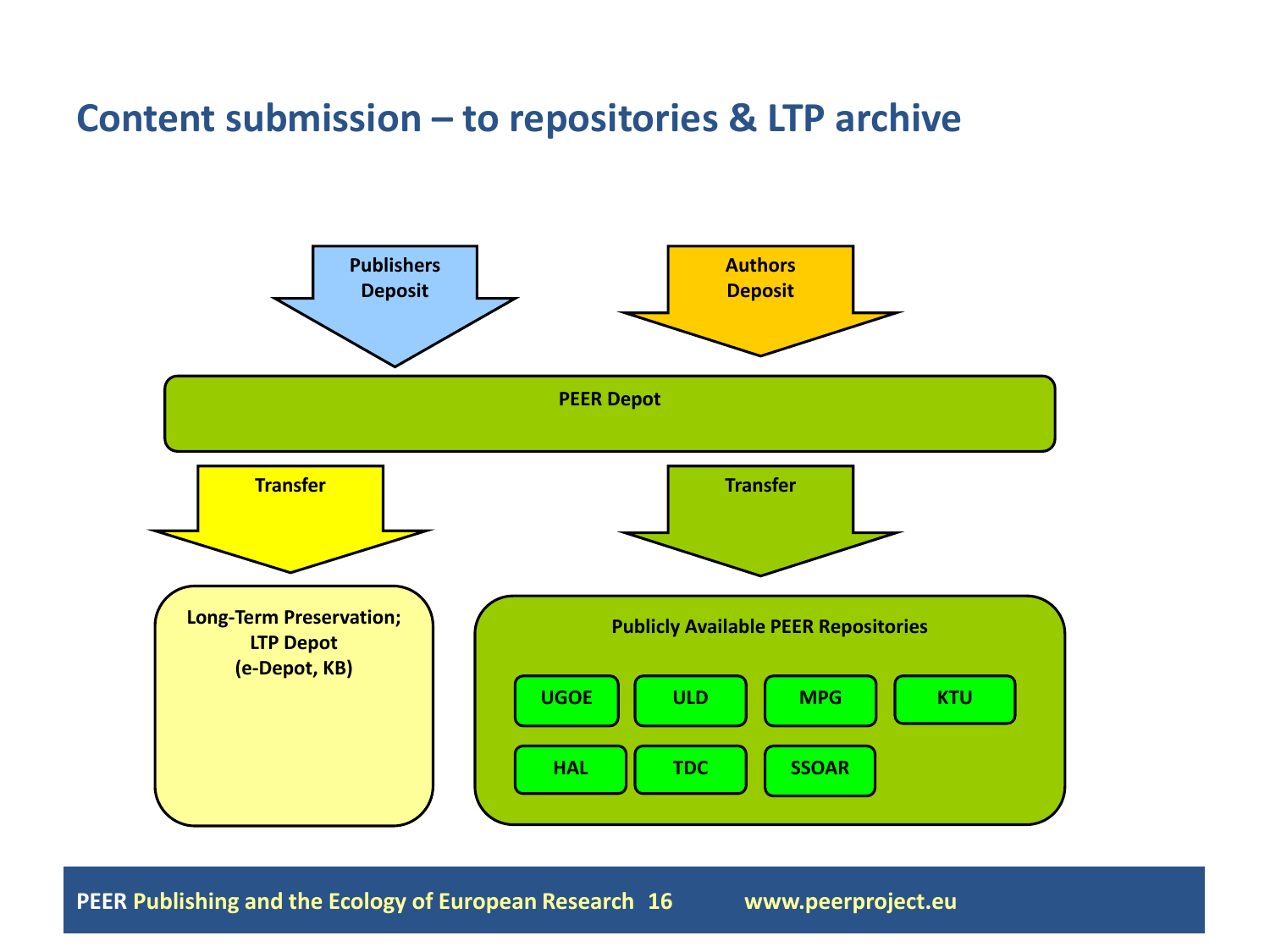## The PEER deposit workflow

HAL SUB-Göt MPS … PEER Depot KB *Publishers Repositories Preservation*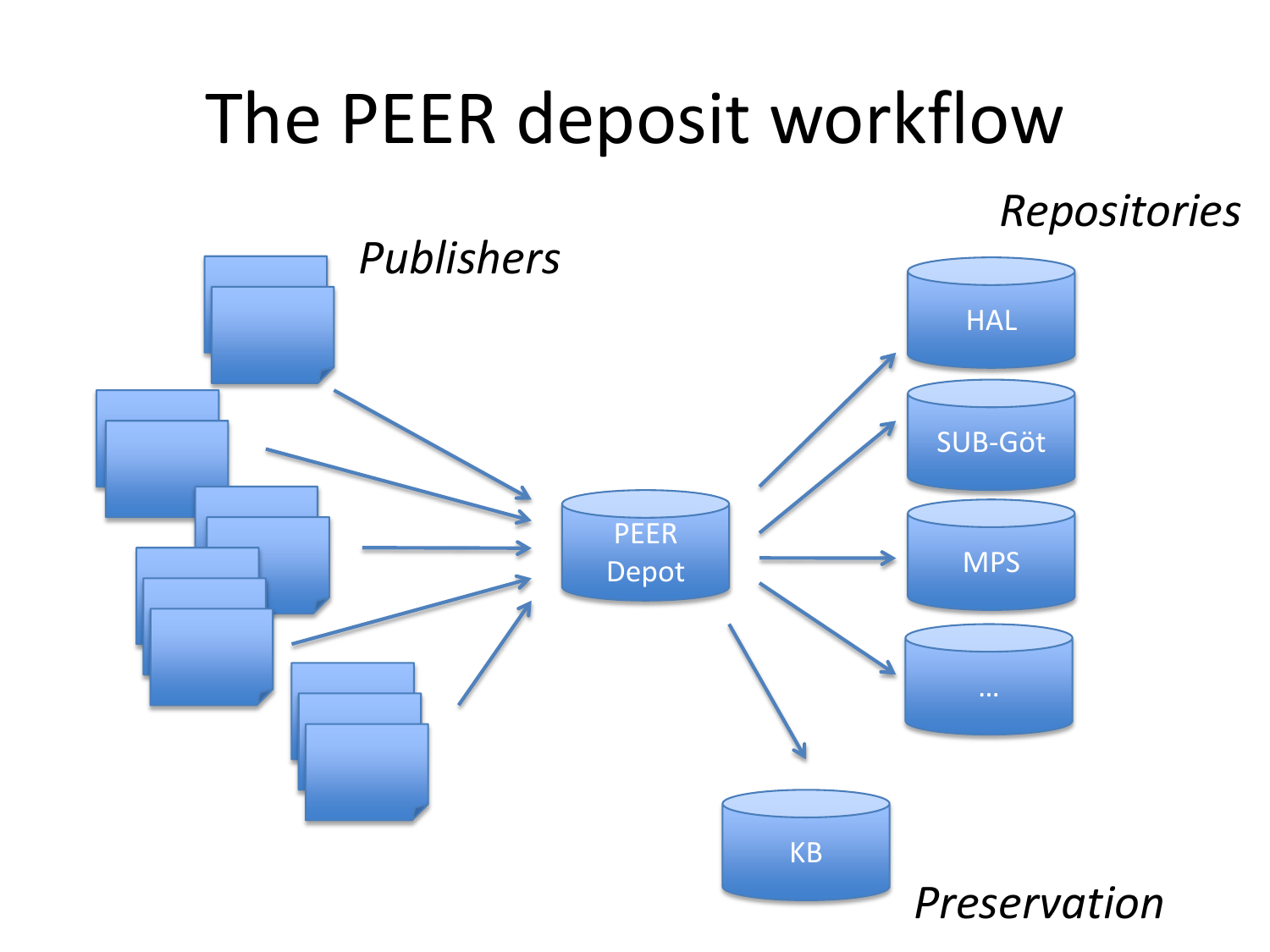### Consequence of the PEER experiments

- Strong involvement of librarians at INRIA
	- Defining workflows
	- Defining an optimal target format
	- Quality control (affiliations)
	- Perspective for full-text archiving
- Importance of a well-defined standardization strategy
	- TEI Text Encoding Initiative
		- Well documented and stable initiative
		- Clear maintenance strategy
	- Systemic view of digital documents
		- Articles, books, primary sources
	- Large community of practice
		- Scholarly publishing
- A continuity with existing research library skills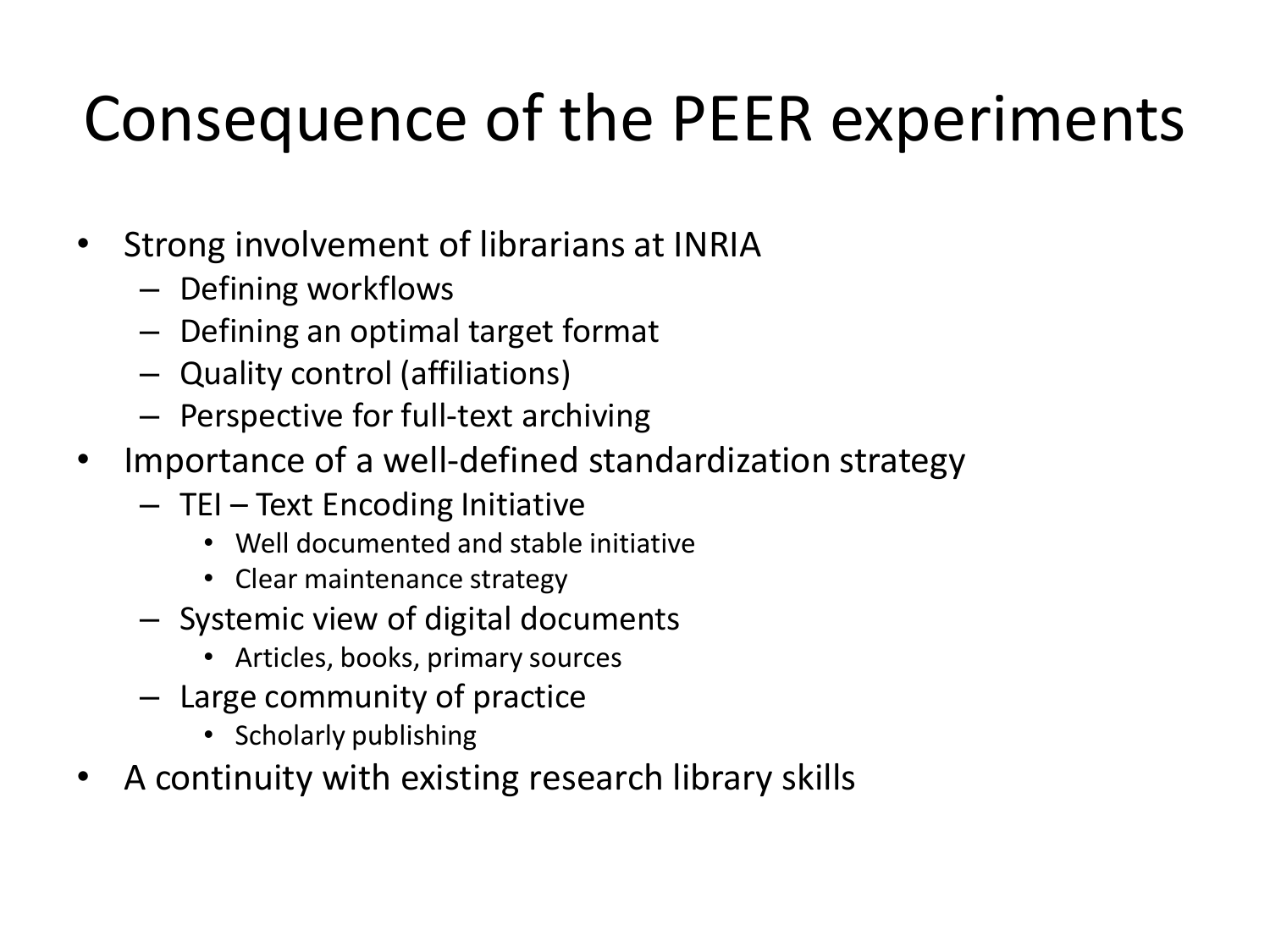# Conclusion

- New profiles
	- Digital curators
		- Combining old skills with new technologies
			- Describing digital sources: meta-data
			- Understanding and representing the structure of digital sources
			- Enriching (annotations, links), versioning, disseminating
	- Proximity to researchers
		- Higher profiles understanding scholarly work
	- Flexibility
		- Need to adapt to scenarios which are not yet anticipated
- New roles articulating research and publishing
	- Cf. PEER
		- Management of ("gold") OA deals
		- Long term preservation
		- Support for scientific data management
		- Contribution to the evolution of scholarly communication